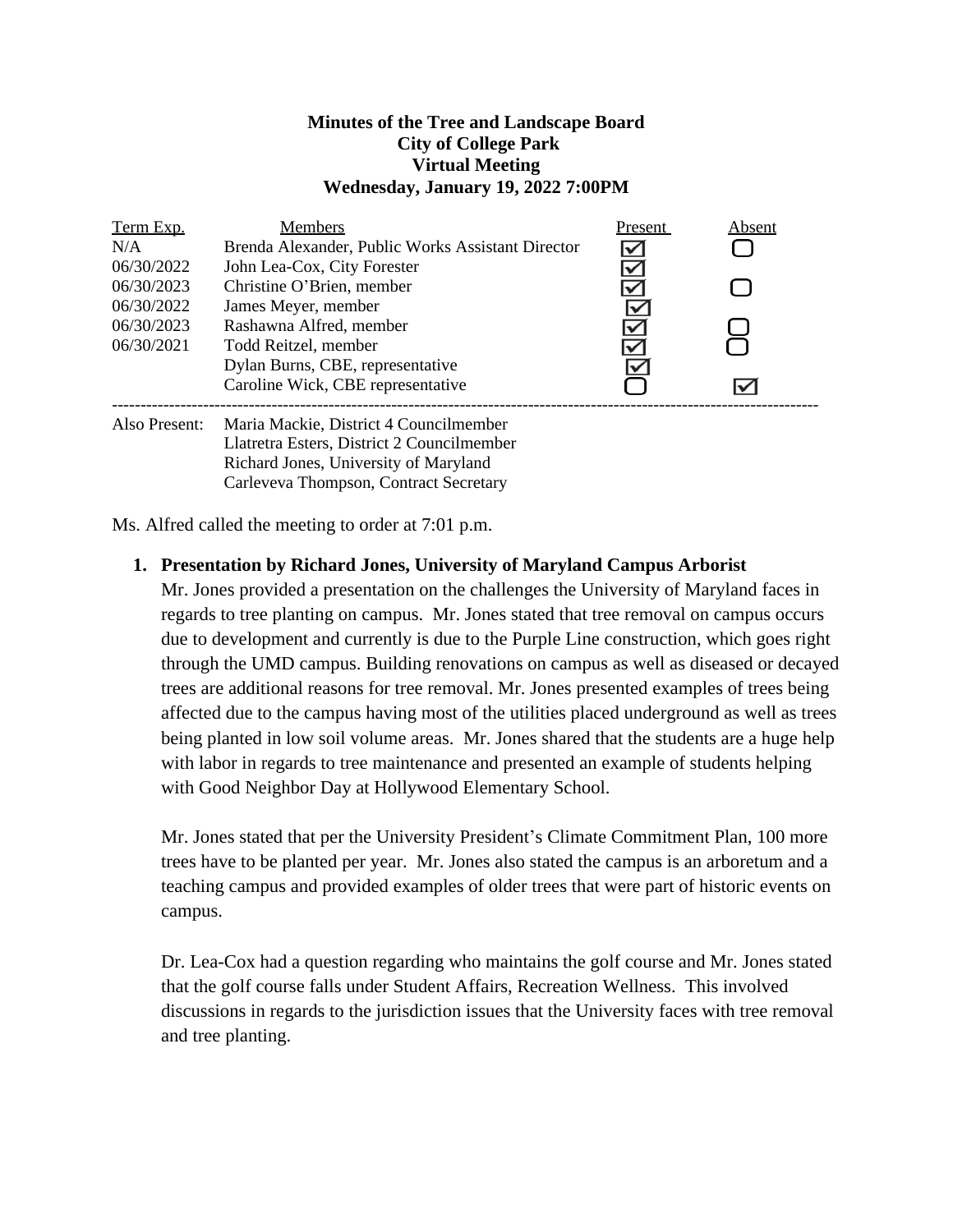**2. Approval of Meeting Agenda:** The agenda for the January 19, 2022 meeting was reviewed.

**Motion**: Accept agenda as presented. **Moved**: Ms. Alfred **Second**: Dr. Lea-Cox **Aye**: Unanimous **Nay**: 0 **Abstain**: 0

- **3. Approval of December Meeting Minutes:** The Board reviewed the meeting minutes of the December 9, 2021 meeting and edits were made to the minutes. **Motion**: Accept December meeting minutes as amended. **Moved**: Ms. Alfred **Second**: Mr. Reitzel **Aye**: Unanimous **Nay**: 0 **Abstain**: 0
- **4. Public Works Department Report:** Ms. Alexander shared the following highlights:
	- Submitted a bid for contract tree work and hope to award the bid this week.
	- City crews are working on street tree pruning for clearance over the streets and sidewalks. The areas where the crew is working are being posted in the Weekly Bulletin and on the City's webpage.
	- Starting construction for the playground project at the end of Odessa Road.
	- Some ARPA money can be used to renovate old playground equipment in various playgrounds throughout the City.
	- Landscape crew is fully staffed and have assisted with snow cleanup.
	- The engineering office has been inspecting overhead street lights and have identified trees that are interfering with street light penetration.
- **5. CBE Report:** Mr. Burns shared the following highlights:
	- Continuing to identify trees on the Trolley Trail.
	- Project on painting storm water drains is planned for the spring.
	- Voted on the Green Awards nominations and Renee Domogauer and Catherine Oberfield were selected as the Green Award recipients.
	- Shared report on plastic bag ban.

### **6. Old Business**

a. Municipal Scene – Free Tree Giveaway will be the next article

### **7. New Business**

a. Free Tree Giveaway – The Board discussed providing free trees to residents for Earth Day. Ms. Alexander will work on a form and the link to the form will be available in the Municipal Scene.

**Dr. Lea-Cox proposed for the City to fund free trees plus gator bags for Earth Day to be available based on a sign-up process that will be marketed**